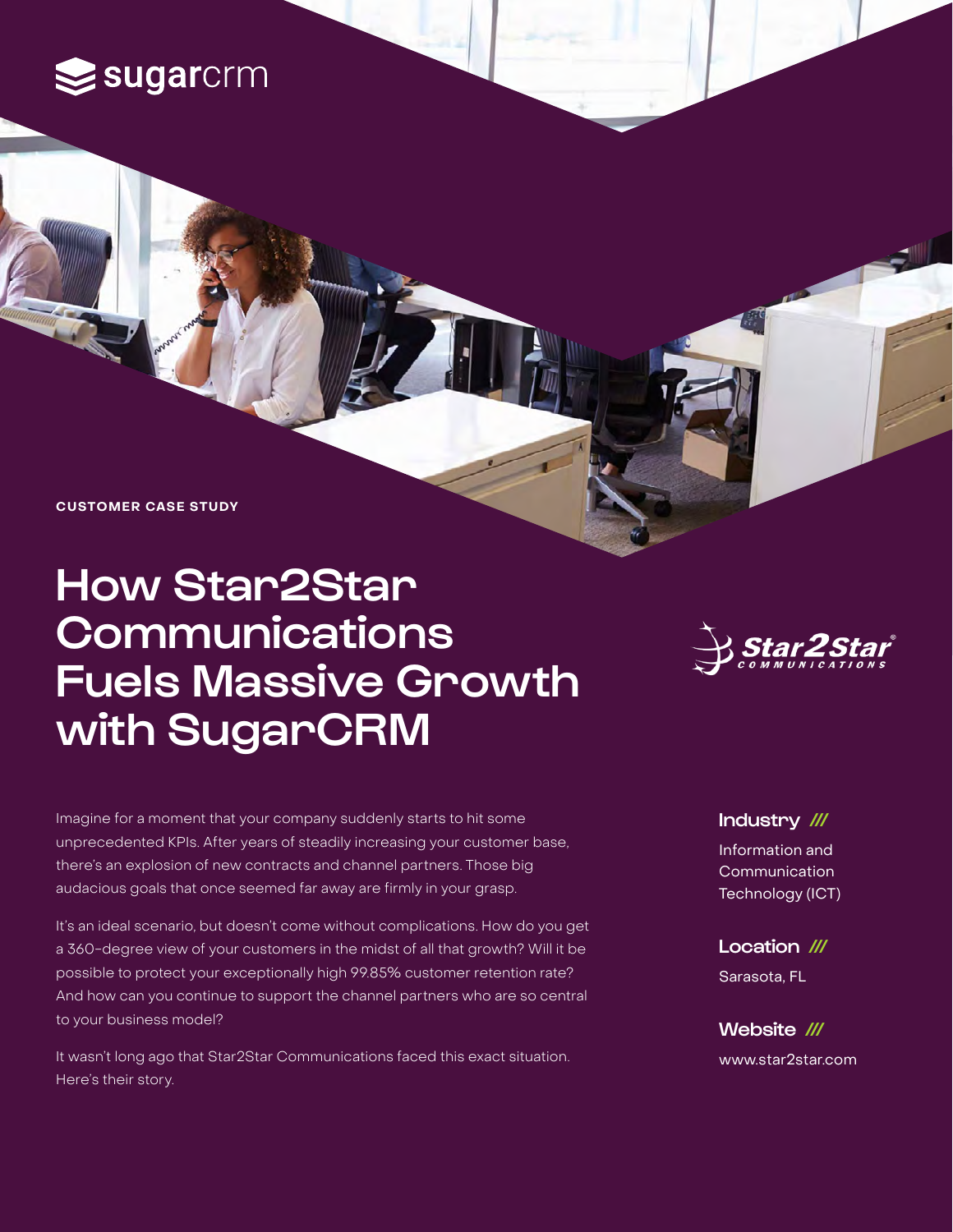If your business has ever faced the daunting task of unifying and simplifying business communications, there's a good chance you're familiar with Star2Star Communications. To say the company has garnered widespread attention would be an understatement. In addition to its placement in the Gartner Magic Quadrant for Unified Communications as a Service (UCaaS), Star2Star has been recognized on numerous lists: the Inc. 500, the Deloitte Technology Fast 500, Forbes Most Promising Companies and more.

After climbing the ranks to become the world's fifth largest UCaaS provider, Star2Star **now serves tens of thousands of locations through 750+ channel partners. And its footprint is expanding every day.**

In other words: The business is doing really, really well. With a remarkable customer retention rate — at 99.85%, it's among the industry's highest — Star2Star provides the kinds of customer experiences many companies dream of achieving. It wasn't always this way. In fact, not long ago many of these accomplishments were still little more than big goals and future visions.

## **An Urgent Need for Speed**

Being nimble and agile is a competitive advantage in virtually any industry. But in the world of unified communications, where success hinges on uptime and infrastructure, the ability to move quickly is especially critical. If Star2Star was going to rise in the ranks, the company would need a much more holistic view of its partners and customers.

That's where Michelle Accardi came in. As soon as the longtime leader joined Star2Star as chief marketing officer, she knew it was time to answer some difficult questions, such as:

- **•** What kinds of experiences were customers having?
- **•** What types of interactions should they be having?
- **•** Were orders being processed fast enough?
- **•** Could deals be closed faster?
- **•** What more could be done to differentiate?

Accardi set out to address these issues and many others like them. There was just one potential problem.

### **"I Was a Salesforce Zealot."**

When Accardi first got word that her team would be using Sugar to manage the customer experience, it wasn't the most thrilling news she'd ever received.

"The decision had already been made for Sugar," Accardi explains. "I was not part of that process. Truth be told, I was a Salesforce zealot."

After all, Accardi had once driven the biggest-ever deal for the popular CRM vendor. So starting fresh with a different kind of customer experience solution was going to be uncharted territory. Still, the move made sense. Star2Star was about to embark on massive waves of expansion. The company was in need of a solution that could easily scale and grow—minus the added costs and forced upgrades.

"As we started to hit growth curves, it became clear that we'd need to change systems and processes in several operational areas. More than anything, we needed to get that 360-degree view to improve the experience for customers, partners and employees."

**— MICHELLE A.,** President and Chief Revenue Officer, Star2Star Communications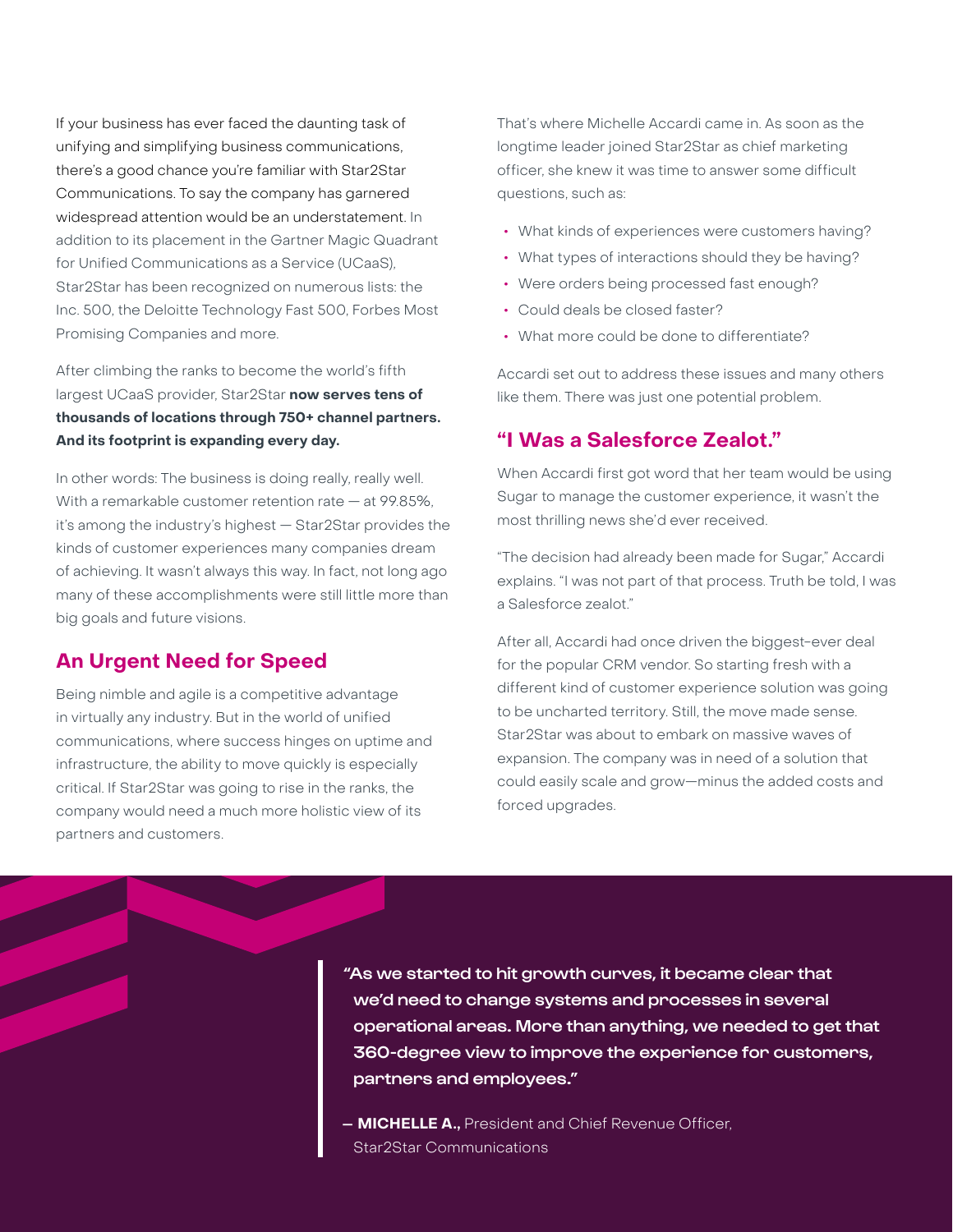Sugar fit the bill. So Accardi did what she always does: She began to move full speed ahead.

Accardi and her team created configuration after configuration — there are no limitations to the number of modules and workflows that can be created in Sugar — and actively sought out new ways the platform could be used to fuel growth.

It worked. Perhaps even better than anyone would have thought possible.

### **Protecting Over \$4M in Revenue**

It's a scenario that's all too common among tech companies: The seemingly insignificant product bug that leads to a sudden surge in unhappy customers. For Star2Star, the issue was a technical problem. It was the kind that could have quickly spiraled out of control and possibly lead to customer churn — long before executives had a chance to hear what was happening, let alone take action.

Except in this case, Star2Star had two things going for it: Some exceptionally quick-thinking visionaries, and one very versatile customer experience solution.

"I really felt for our partners and the customers who were experiencing this issue," said Sheila Jordan, EVP of operations. "Being on the product and support side of the house, I want to make sure our customers have a great experience. But sometimes it's hard to build a case and get the business to see that we need to address a particular problem."

Using custom Sugar modules for service requests and cases, the team quickly identified exactly what needed to be addressed. Turns out, this particular predicament was on its way to impacting over \$4 million in pipeline across current customers and partner activity.

And that's just one example. Once the pattern had been designed, Sugar could be used for countless insights and competitive advantages. For example:

- **• Detailed KPIs around order management** allow executives to watch as new orders progress toward actual installations, when monthly recurring revenues are locked in. This data is especially impactful in tracking the effectiveness of sales promotions. For instance: When the number of new order installs completed within 90 days rose 26% year over year, marketing knew they had a strong promotion on their hands.
- **• A robust partner hub** gives Star2Star's 750+ channel partners full visibility into each location they serve. Partners can see open requests, read feedback from techs and even escalate cases

"Once I was able to articulate the problem in those terms, we got the entire development team working on it and solved the issue within a month. Without those modules in Sugar, it would have been a lot more challenging."

**— SHEILA J.** EVP of Operations, Star2Star Communications